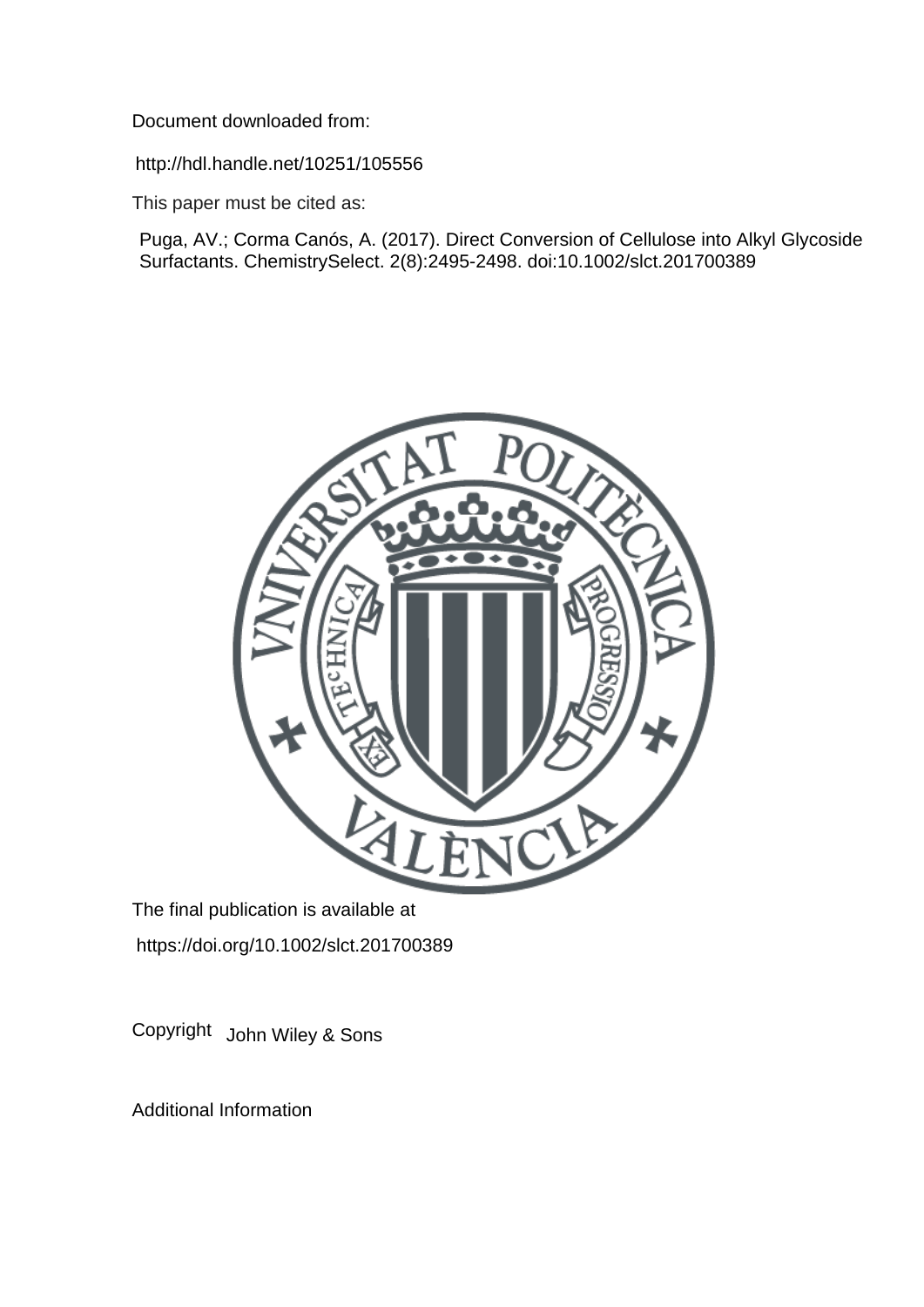# **Direct Conversion of Cellulose into Alkyl Glycoside Surfactants**

Alberto V. Puga,<sup>[a]</sup> and Avelino Corma<sup>\*[a]</sup>

**Abstract:** The one-step production of biodegradable alkyl glycoside (1-dodecyl mono- and oligoglucosides) surfactants from cellulose has been achieved by direct alcoholysis in fatty alcohol media under Brønsted acid catalysis at near-ambient pressure. The fatty alcohol serves as both solvent and reagent. Addition of small amounts of water prevents dehydration events and thus minimises product and solvent degradation. Furthermore, high initial cellulose loadings and short thermal cycles enable moderate-to-high conversions and selectivities (up to  $\approx$  70%), and low solvent-to-product ratios.

In order to establish a sustainable chemical industry, development of efficient routes for the transformation of renewable (non-fossil) feedstocks into commodity or speciality substances is crucial, given their high production volumes and relevance for human welfare. In this context, rational use and exploitation of biomass for the production of chemicals is of paramount importance.<sup>[1]</sup> Catalysis is a key technology to achieve advances in efficiency and selectivity for these challenging biomass-to-chemicals transformations.<sup>[1a, 2]</sup> Lignocellulosic materials are promising sources of carbon-based chemicals; amongst them, cellulose holds a prevalent position as the most abundant biomass component.<sup>[1a, 3]</sup> Most catalytic cellulose valorisation processes occur along several steps, more specifically via the production of intermediate platform molecules which then serve as starting materials for the generation of the desired end-product.<sup>[1a, 1c, 1d]</sup> In general, these are hydrolytic pathways, meaning that the first step usually involves saccharification of the polymeric backbone into monomeric glucose, which can be then converted by a variety of transformations to platform chemicals. In best case scenarios, the multi-step processes may take place in one-pot cascade fashion, as is the case for the production of sorbitol, $[4]$  lactic acid,<sup>[5]</sup> or 5-hydroxymethylfurfural.<sup>[6]</sup>

An archetypal class of speciality chemicals which can be obtained from biomass is that of biodegradable alkyl glycoside surfactants.<sup>[7]</sup> These are substances of highly specialised performance which can be directly formulated in detergents, personal care products, cosmetics or pharmaceuticals.<sup>[7a]</sup> The one-pot, acid-catalysed, transformation of cellulose into alkyl glycosides in ionic liquid media, via mild hydrolysis followed by transacetalisation, was recently reported by us.[8] Medium chain alkyl glycosides have also been produced by similar procedures.[9] An alternative to this method consists in a twostep process based on (*i*) alcoholysis of cellulose using a short

[a] Dr. A. V. Puga, Prof. A. Corma Instituto de Tecnología Química Universitat Politècnica de València-Consejo Superior de Investigaciones Científicas Avenida de los Naranjos, s/n 46022 Valencia (Spain) E-mail: acorma@itq.upv.es

> Supporting information for this article is given via a link at the end of the document.((Please delete this text if not appropriate))

chain alcohol (*e.g.* methanol) to generate alkyl (*e.g.* methyl) glycosides, and then (*ii*) transacetalisation of the isolated intermediate using a long chain alcohol.<sup>[8a]</sup> All these procedures involve use of high pressure equipment for step *i*, accurate control of both reaction conditions and appropriate posttreatments after the different steps. In the present work, direct, one-step production of alkyl glycoside surfactants from cellulose in fatty alcohols under homogeneous Brønsted acidic catalysis at near-ambient pressure is demonstrated (Scheme 1). It will be also shown how rational adjustments of experimental conditions are of vital importance for achieving good efficiencies, selectivities and for minimising solvent use and waste generation. In particular, controlled addition of water has proven beneficial since it favours depolymerisation and inhibits product degradation, as noted in our former report on the topic.<sup>[8b]</sup>

Under the motivation of simplifying the production of biodegradable alkyl glycoside surfactants from cellulose, we explored direct alcoholysis processes using long chain fatty alcohols. In a series of experiments, cellulose was reacted in 1 dodecanol media in the presence of small amounts of sulfuric acid (10.8 mN, 1.7% mol *vs*. cellulose) as homogeneous catalyst at different temperatures for short times. These conditions have been previously reported for the production of short chain (*e.g.* methyl or ethyl) glucosides,[8a, 10] yet this would not *a priori* grant efficient formation of longer chain surfactants directly, given the lower reactivity of the fatty alcohols. However, cellulose was readily converted under the reaction conditions studied, and dodecyl glycosides were detected in the final reaction mixtures (see Table 1), thus confirming that the direct one-step formation of surfactants is feasible. Cellulose conversion was quantitative at higher temperatures ( $\geq 210$  °C), yet C<sub>12</sub>G yields and molar balances were low. Presumably, major degradation takes place at temperatures above 200 °C, most likely via further transformation of glucosides into 5-(dodecyloxymethyl)furfural, and subsequently, to dodecyl levulinate and formate (see Scheme 1 and Supporting Information).<sup>[8c]</sup> The reaction was performed at lower temperatures, aiming at higher  $C_{12}G$ selectivities. Indeed, the formation of  $C_{12}G$  was more selective (up to 64.2%) and molar balances nearly quantitative (97.5%) at 160 °C, although at the expense of lower conversions and yields (see Table 1, entry 6). Optimum C<sub>12</sub>G yields ( $\approx$  20%) were achieved at 200 °C. It should be noted that other homogeneous  $(H_3PW_{12}O_{40})$  or heterogeneous (sulfonated carbon) acids are also active catalysts for the reaction (see Table S1, Supporting Information).

The results discussed above encouraged us to further optimise the reaction conditions. To face this challenge, timemonitoring experiments were undertaken for the reaction conditions leading to higher yields (Table 1, entry 3, 200 °C) and better selectivities (Table 1, entry 6, 160 °C). The conversion of cellulose is fast at 200 °C (Figure 1, top), although  $C_{12}G$  yields decline at extended reaction times, with steady formation of  $C_{12}L$ and other by-products (see Supporting Information). By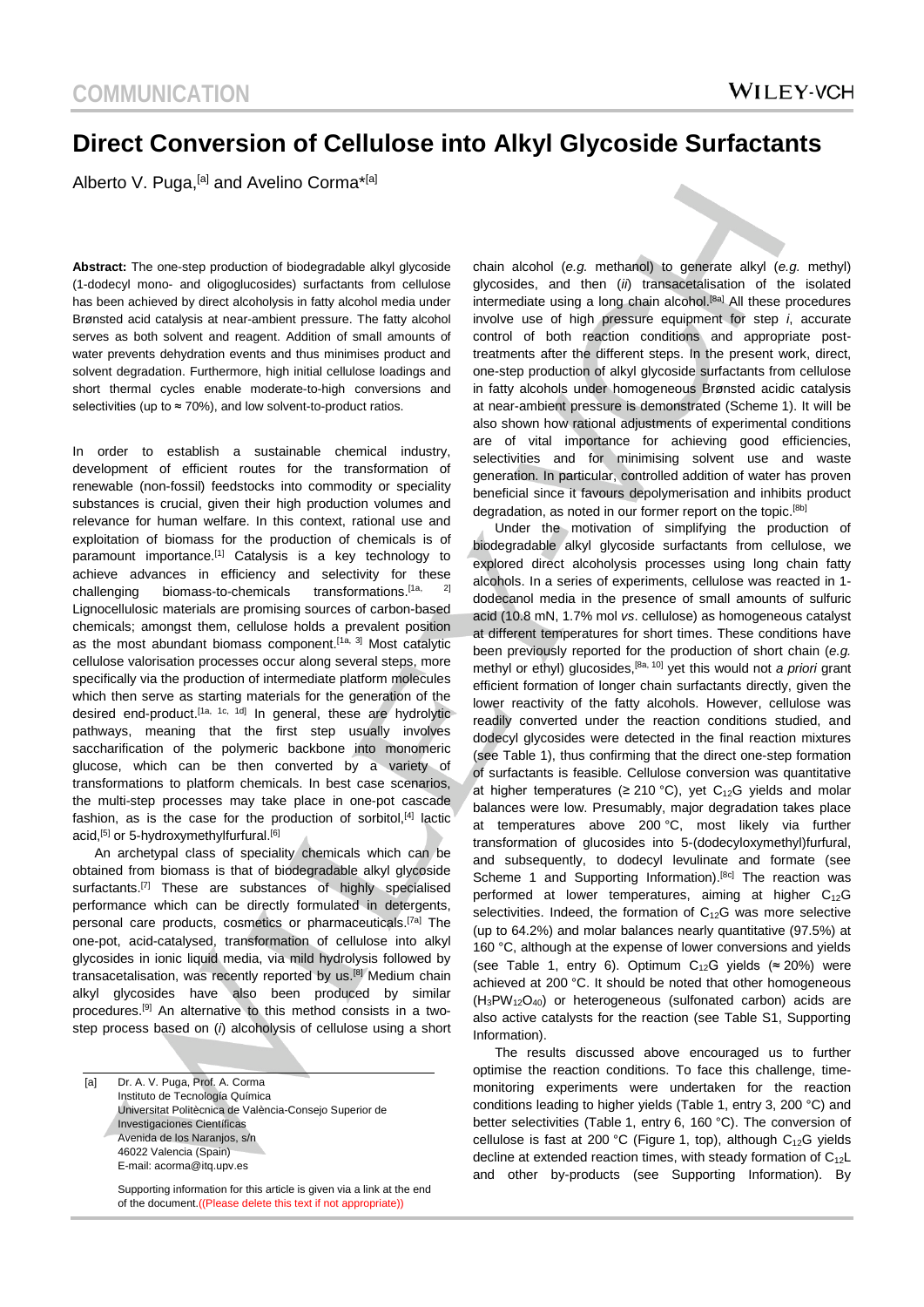

Scheme 1. Conversion of cellulose into alkyl glycosides in a direct, one-step, process in fatty alcohol (C<sub>m</sub>OH) in the presence of Brønsted acids, and main degradation reactions. Alkyl glycosides include alkyl monoglucosides (C*m*G) and alkyl oligoglucosides (C*m*G*n*), whereas the examples of by-products shown are 5- (alkoxymethyl)furfural (C*m*MF), levoglucosan (LG), alkyl levulinate (C*m*L) and alkyl formate (C*m*F).

|                | Table 1. Conversion of cellulose into dodecyl glucosides under different thermal treatments. <sup>[a]</sup> |          |              |                      | Selectivity    |                 |
|----------------|-------------------------------------------------------------------------------------------------------------|----------|--------------|----------------------|----------------|-----------------|
| Entry          | $T$ <sup>o</sup> $C$                                                                                        | $t$ /min | Conversion/% | Yield $(C_{12}G)/\%$ | $(C_{12}G)/\%$ | Molar balance/% |
|                | 225                                                                                                         | 30       | 100.0        | 2.0                  | 2.0            | 17.8            |
| $\overline{2}$ | 210                                                                                                         | 30       | 100.0        | 16.4                 | 16.4           | 35.3            |
| 3              | 200                                                                                                         | 30       | 79.2         | 19.7                 | 24.9           | 46.5            |
| 4              | 190                                                                                                         | 30       | 43.4         | 16.9                 | 38.9           | 76.1            |
| 5              | 180                                                                                                         | 30       | 22.2         | 10.7                 | 48.0           | 77.0            |
| 6              | 160                                                                                                         | 60       | 10.0         | 6.4                  | 64.2           | 97.5            |
|                |                                                                                                             | 360      | 28.9         | 15.1                 | 52.2           | 93.8            |
| $\overline{7}$ | $200 \rightarrow 180 \rightarrow 160^{[b]}$                                                                 | 20       | 41.8         | 17.7                 | 42.3           | 81.7            |
|                |                                                                                                             | 60       | 50.9         | 20.4                 | 40.1           | 79.4            |
| 8              | $200 \rightarrow 160^{[c]}$                                                                                 | 20       | 36.9         | 16.6                 | 45.0           | 83.2            |

[a] Reaction conditions: cellulose (60 mg) in 1-dodecanol (1.0 g) containing H<sub>2</sub>SO<sub>4</sub> (10.8 mN), heated under the specified temperature profile, N<sub>2</sub> atmosphere. [b] Heated at 200 °C and then, temperature decreased to 180 ( $t = 10$  min) and to 160 °C ( $t = 30$  min). [c] Heated at 200 °C and then, temperature decreased to 160  $(t = 0$  min).

performing the reaction at 160°C, cellulose is slowly transformed, but primarily (and preferentially) to dodecyl glycosides at short times. Longer reaction times result in steady  $C_{12}G$  formation, although degradation becomes significant as suggested by the increasing levulinate yields (Figure 1, middle). Therefore, longer operation at lower temperatures did not provide enhancement to the efficiency of the process, and in fact, selectivity decreased after 6 h (Table 1, entry 6). Based on these facts, that is, fast conversion at 200 °C and high selectivity at 160 °C at short times (< 1 h), we designed experiments whereby the reaction temperature would peak at 200 °C at the beginning and then decrease slowly (see Table 1, entries 7 and 8, and Figure 1, bottom). This approach allowed higher  $C_{12}G$  yields as compared to isothermal operation at 160 °C, and improved selectivities (well above 40%) as compared to the reaction performed isothermally at 200 °C ( $\approx$  25%). However, increasing dodecyl levulinate yields at > 20 min (see Figure 1, bottom) denoted notably high rates of product decomposition, and thus impaired more effective production of surfactants. Although these results

were only exploratory and more complete product analyses including higher dodecyl oligoglucosides surfactants—(see Scheme 1) would improve the results, it looked clear at this point that further optimisation required new solutions.

For this reason, two different strategies were considered: (*i*) addition of small amounts of water, and (*ii*) performance of short reaction cycles by reusing the unreacted cellulose after each cycle. The possible effect of the presence of water was taken into account in an attempt to both assist cellulose depolymerisation and minimise the dehydration reactions leading to the decomposition of surfactant products (see Scheme 1). However, an optimum concentration should be found, since too much water would have a negative effect on the formation of glycoside surfactants via hydrolysis reactions. Two experiments were performed in the presence of different amounts of water by following the best conditions based on yield and selectivity (Table 1, entry 8), and the results are comparatively presented in Table 2 (entries 8–10). By using a low water proportion (1:24 weight ratio relative to  $C_{12}OH$ ), clear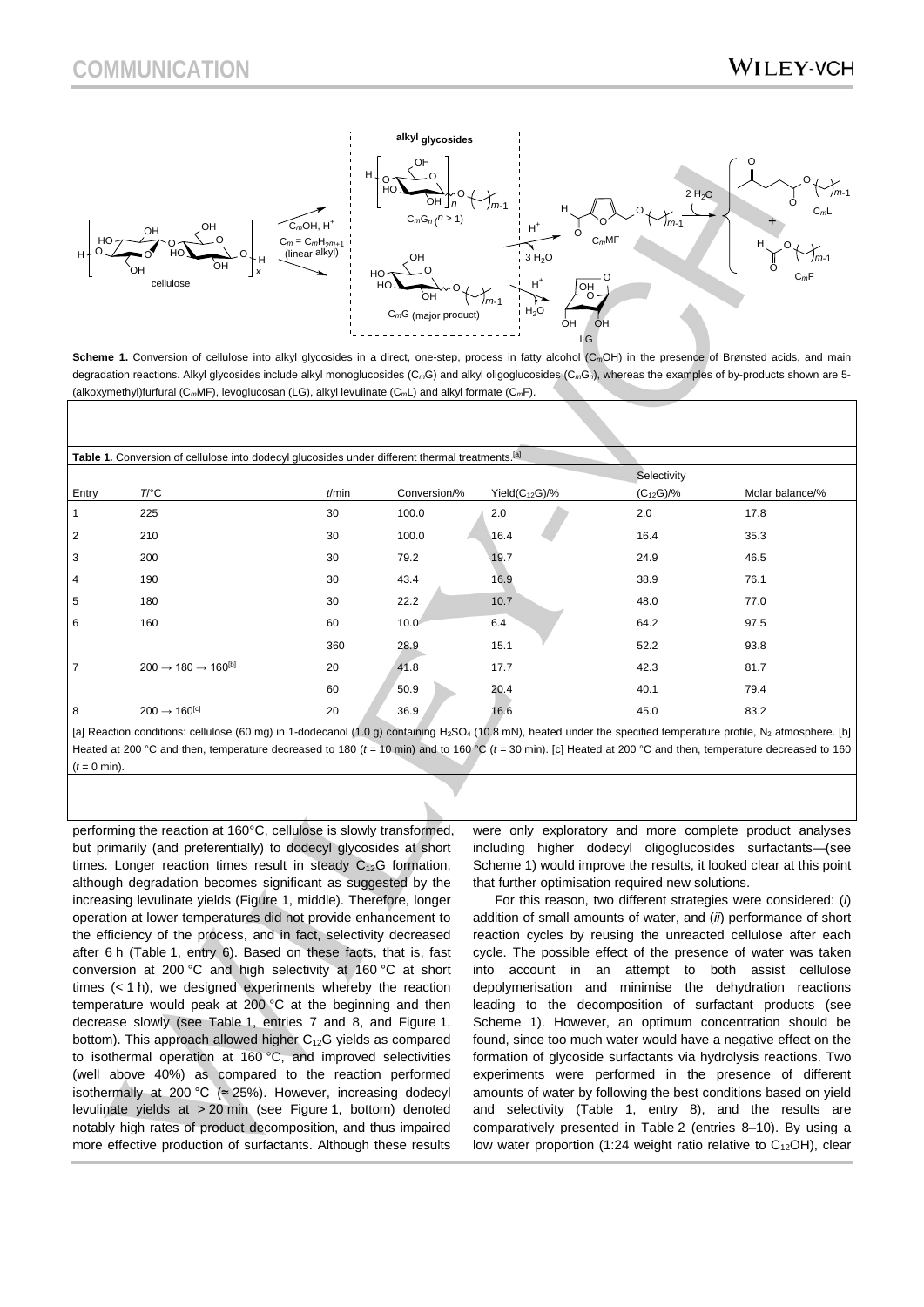$25$ 

 $20$ 

15 yield/%  $10$ 

5

 $\mathbf 0$ 

15

5

 $\overline{0}$ 

25

 $20$ 

15 vield/%

10

5

 $\mathbf 0$ 

 $\Omega$ 

 $\Omega$ 

yield/% 10

 $\Omega$  $20$ 



50

40

30

20

10

 $\overline{0}$ 

∆

60

conversion/%

Figure 1. Time profiles for the transformation of cellulose in C<sub>12</sub>OH/H<sub>2</sub>SO<sub>4</sub> under different thermal treatments: 200 °C (top, entry 3 in Table 1), 160 °C (middle, entry 6 in Table 1) and at temperature decreasing from 200 to 180 (at  $t = 10$  min) and then to 160 °C (at  $t = 30$  min), then isothermally at that temperature (bottom, entry 7 in Table 1).  $\circ$ : conversion;  $\Box$ : C<sub>12</sub>G yield,  $\Diamond$ : C<sub>12</sub>L yield,  $\triangle$ : C<sub>12</sub>MF yield.

 $t/min$ 

40

∆

20

benefits were observed in terms of yield, selectivity and molar balance. A remarkable 67.7% selectivity to  $C_{12}G$  was achieved after 20 min (see Table 2, entry 9). Longer times did not result in increased production, albeit complete analysis including dodecyl oligoglucosides  $(C_{12}G_n, n > 1)$  revealed that total surfactant yields in excess of 30% on a mole basis and selectivities near 70% can be attained. Working at higher water concentrations (1:9 weight ratio relative to  $C_{12}OH$ , Table 2, entry 10) was detrimental for the process, since cellulose was converted to a large extent by hydrolysis to glucose and then to other degradation products (5-(hydroxymethyl)furfural, levulinic acid, *etc*., see Table S1), and hence, surfactant yields were low (10.7% for  $C_{12}$ G). In conclusion, though water may lead to unwanted reaction pathways, small amounts can be beneficial

Another issue worth being commented here is the adventitious formation of dodecyl ether  $(C_{12}OC_{12})$  by selfcondensation of  $C_{12}OH$ . This was observed in all instances and thus represents a drawback for eventual process implementation (see Table S1). The ether-to-surfactant ratio (C<sub>12</sub>OC<sub>12</sub>/C<sub>12</sub>G<sub>n</sub>) is taken here as a waste-to-product measure which may dictate the feasibility of this technology. As expected,  $C_{12}OC_{12}$  formation decreased the lower the temperature, but interestingly, our strategy of adding small amounts of water also contributed to reduce it. In particular, C12OC12/C12G ratios decreased from 1.07 to 0.90 and to 0.75 g/g for increasing water contents  $(C_{12}OH/H_2O = \infty$ , 24:1 and 9:1, respectively, see Table 2, entries 8–10). Another parameter which is here proposed to limit ether formation is the initial C12OH/cellulose ratio. In principle, employing less fatty alcohol should force it to react with cellulose more probably than with itself. In fact, this has been proven in a series of tests at increasing cellulose contents (C<sub>12</sub>OH/cellulose  $= 32.4$ , 7.3 and 4.0 g/g), which resulted in decreasing final  $C_{12}OC_{12}/C_{12}G$  ratios (2.52, 0.76 and 0.24 g/g, respectively, see Table S1). It is thus clear that loading as much cellulose feedstock as possible will be beneficial to process economy, provided mass transfer (stirring efficiency) is not hindered. It should be noted that gradual addition of  $C_{12}OH$  brought further improvements  $(C_{12}OC_{12}/C_{12}G = 0.17$  g/g, see Table S1).

As a final strategy aimed at increasing productivity and resource utilisation (and at the same time, minimising energy use) consists in recycling the unreacted cellulose for additional cycles with fresh fatty alcohol. On one side, it was expected that more cellulose would be converted and more surfactant would be obtained. On the other side, the focus was set on reducing the amount of C12OH used per unit mass of surfactant generated (C12OH/C12G*n*), which would be beneficial for process implementation as less energy would be needed for the distillation and reuse of the fatty alcohol. A first experiment analogous to entry 9 (Table 2), but done for three cycles, was performed. Conversion increased to almost quantitative levels and molar yields improved (38.7%, entry 11, Table 2), yet C12OH/C12G*<sup>n</sup>* became too high. The next step consisted in starting at higher cellulose loadings (see reasoning above). Indeed, this resulted in less fatty alcohol used per surfactant product mass (C12OH/C12G*<sup>n</sup>* around or below 20, entries 12 and 13, Table 2), and in remarkably low ether by-product amounts  $(C_{12}OC_{12}/C_{12}G_n = 0.10$  g/g). Thus, it is clear that using high cellulose loading and performing short thermal cycles may be interesting approaches for process optimisation in possible biomass-to-surfactants scenarios as the ones proposed herein.

It has been proven for the first time that the conversion of cellulose into biodegradable alkyl glycoside surfactants can be carried out by direct, one-step, alcoholysis in fatty alcohol media under Brønsted acid catalysis at near-ambient pressures, thus avoiding the need to adjust conditions for multiple reactions, as for previously known two-step depolymerisation- (trans)acetalysation processes. The direct one-step production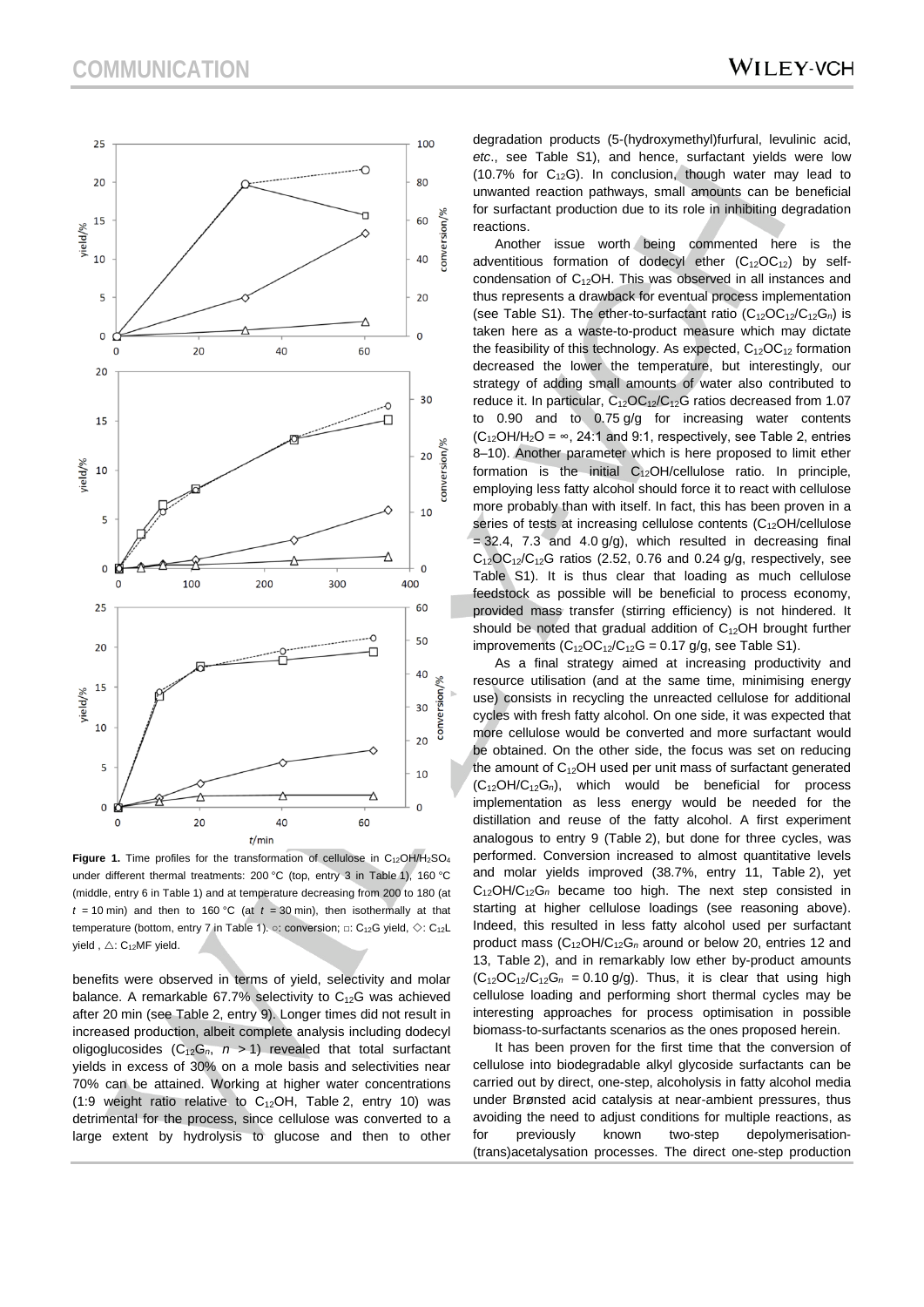| Table 2. Effect of the presence of water or the performance of short reaction cycles on the conversion of cellulose into dodecyl glucosides. [a]                                                                       |                                        |                       |               |              |           |                      |                                 |                        |                                              |                                        |  |  |  |
|------------------------------------------------------------------------------------------------------------------------------------------------------------------------------------------------------------------------|----------------------------------------|-----------------------|---------------|--------------|-----------|----------------------|---------------------------------|------------------------|----------------------------------------------|----------------------------------------|--|--|--|
|                                                                                                                                                                                                                        |                                        |                       |               |              | Yield/%   |                      |                                 |                        |                                              |                                        |  |  |  |
| Entry                                                                                                                                                                                                                  | <b>Reaction Medium</b>                 | T/°C                  | $t$ /min      | Conversion/% | $C_{12}G$ | total<br>$C_{12}G_n$ | Selectivity<br>$(C_{12}G_n)/\%$ | Molar<br>balance/<br>% | $(C_{12}OC_{12}/$<br>$C_{12}G_n$ )/<br>(g/g) | $(C_{12}OH/$<br>$C_{12}G_n$ /<br>(g/g) |  |  |  |
| 8                                                                                                                                                                                                                      | $C_{12}OH$                             | $200 \rightarrow 160$ | 20            | 36.9         | 16.6      |                      | 45.0                            | 83.2                   | 1.07                                         |                                        |  |  |  |
| 9                                                                                                                                                                                                                      | $C_{12}OH/H_{2}O(24:1)$                | $200 \rightarrow 160$ | 20            | 35.8         | 24.3      |                      | 67.7                            | 95.8                   | 0.90                                         |                                        |  |  |  |
|                                                                                                                                                                                                                        |                                        |                       | 40            | 45.9         | 24.1      | 31.4                 | 68.5                            | 94.8                   | 0.40                                         | 25.0                                   |  |  |  |
| 10                                                                                                                                                                                                                     | $C_{12}OH/H_2O(9:1)$                   | $200 \rightarrow 160$ | 20            | 79.4         | 10.7      |                      | 13.5                            | 59.9                   | 0.75                                         |                                        |  |  |  |
| 11                                                                                                                                                                                                                     | $C_{12}OH/H_2O(24:1) \times 3^{[b]}$   | $200 \rightarrow 160$ | $20 \times 3$ | 92.8         | 36.7      | 38.7                 | 41.8                            | 54.7                   | 0.61                                         | 57.6                                   |  |  |  |
| 12                                                                                                                                                                                                                     | $C_{12}OH/H_2O(24:1) \times 3^{[b,c]}$ | $200 \rightarrow 160$ | $20 \times 3$ | 55.1         | 21.3      | 24.2                 | 43.9                            | 81.3                   | 0.10                                         | 22.8                                   |  |  |  |
| 13                                                                                                                                                                                                                     | $C_{12}OH/H_2O(24:1) \times 3^{[b,d]}$ | $200 \rightarrow 160$ | $20 \times 3$ | 43.5         | 17.7      | 21.2                 | 48.8                            | 91.4                   | 0.13                                         | 19.8                                   |  |  |  |
| [a] Reaction conditions: cellulose (60 mg, unless otherwise stated) in C <sub>12</sub> OH or C <sub>12</sub> OH/H <sub>2</sub> O mixtures (1.0 g, weight ratio as specified) containing H <sub>2</sub> SO <sub>4</sub> |                                        |                       |               |              |           |                      |                                 |                        |                                              |                                        |  |  |  |

(10.8 mN), heated to 200 °C and then temperature decreased to 160 °C, N<sub>2</sub> atmosphere. [b] The reaction was performed for three cycles by centrifugingdecanting the unreacted cellulose after each cycle. [c] *wt*(cellulose) = 250 mg. [d] *wt*(cellulose) = 250 mg. *wt*(C12OH/H2O) = 0.75 g.

reported herein is fast and effective via short thermal procedures whereby temperatures first reach a peak and then are allowed to slowly decrease. Selectivities were enhanced ( $\approx$  70%) by addition of small amounts of water (< 5% by weight), due to inhibition of glucoside degradation (dehydration). Further improvements of process outcome parameters—higher yields, reduced use of fatty alcohol per surfactant mass, and limited self-condensation of the alcohol into fatty ether—were achieved by maximising substrate loading and submitting the unreacted cellulose to successive reaction cycles. The observed results and trends are encouraging for the plausible implementation of this direct biomass-to-surfactants methodology.

## **Supporting Information Summary**

Materials description, alcoholysis procedures, description of analytical methods, synthetic procedures for standard compounds (1-dodecyl ether and 1-dodecyl levulinate) and complete reaction data are given in the Supporting Information file.

#### **Acknowledgements**

Financial support from the Spanish Government-MINECO through "Severo Ochoa" (SEV 2012-0267) is acknowledged. AVP also thanks the Spanish Government (Agencia Estatal de Investigación) and the European Union (European Regional Development Fund) for a grant for young researchers (CTQ2015-74138-JIN, AEI/FEDER/UE).

**Keywords:** Acid catalysis, Biomass, Cellulose, Process intensification, Surfactant.

- [1] a) A. Corma, S. Iborra, A. Velty, *Chem. Rev.* **2007**, *107*, 2411- 2502; b) M. J. Climent, A. Corma, S. Iborra, *Green Chem.* **2011**, *13*, 520-540; c) R. A. Sheldon, *Green Chem.* **2014**, *16*, 950-963; d) M. J. Climent, A. Corma, S. Iborra, *Green Chem.* **2014**, *16*, 516- 547.
- [2] a) C.-H. Zhou, X. Xia, C.-X. Lin, D.-S. Tong, J. Beltramini, *Chem. Soc. Rev.* **2011**, *40*, 5588-5617; b) D. M. Alonso, S. G. Wettstein, J. A. Dumesic, *Chem. Soc. Rev.* **2012**, *41*, 8075-8098.

[3] a) J. A. Geboers, d. V. S. Van, R. Ooms, d. B. B. Op, P. A. Jacobs, B. F. Sels, *Catal. Sci. Technol.* **2011**, *1*, 38-50; b) S. Van De Vyver, J. Geboers, P. A. Jacobs, B. F. Sels, *ChemCatChem* **2011**, *3*, 82- 94; c) H. Kobayashi, H. Ohta, A. Fukuoka, *Catal. Sci. Technol.*  **2012**, *2*, 869-883; d) H. Kobayashi, T. Komanoya, S. K. Guha, K. Hara, A. Fukuoka, *Appl. Catal., A* **2011**, *409*, 13-20. [4] R. Palkovits, K. Tajvidi, J. Procelewska, R. Rinaldi, A. Ruppert,

*Green Chem.* **2010**, *12*, 972-978. [5] a) Y. Wang, W. Deng, B. Wang, Q. Zhang, X. Wan, Z. Tang, Y. Wang, C. Zhu, Z. Cao, G. Wang, H. Wan, *Nat. Commun.* **2013**, *4*, 3141/3141-3141/3147; b) F. Chambon, F. Rataboul, C. Pinel, A. Cabiac, E. Guillon, N. Essayem, *Appl. Catal., B* **2011**, *105*, 171- 181.

[6] a) S. Yu, H. M. Brown, X. W. Huang, X. D. Zhou, J. E. Amonette, Z. C. Zhang, *Appl. Catal., A* **2009**, *361*, 117-122; b) J. N. Chheda, Y. Roman-Leshkov, J. A. Dumesic, *Green Chem.* **2007**, *9*, 342-350. [7] a) W. von Rybinski, K. Hill, *Angew. Chem.-Int. Edit.* **1998**, *37*,

- 1328-1345; b) P. Foley, P. A. Kermanshahi, E. S. Beach, J. B. Zimmerman, *Chem. Soc. Rev.* **2012**, *41*, 1499-1518. [8] a) N. Villandier, A. Corma, *ChemSusChem* **2011**, *4*, 508-513; b) N. Villandier, A. Corma, *Chem. Commun.* **2010**, *46*, 4408-4410; c) A. V. Puga, A. Corma, *ChemSusChem* **2014**, *7*, 3362-3373. [9] I. A. Ignatyev, P. G. N. Mertens, C. Van Doorslaer, K. Binnemans, D. E. de Vos, *Green Chem.* **2010**, *12*, 1790-1795.
- [10] a) W. Deng, M. Liu, Q. Zhang, X. Tan, Y. Wang, *Chem. Commun.*  **2010**, *46*, 2668-2670; b) W. Deng, M. Liu, Q. Zhang, Y. Wang, *Catal. Today* **2011**, *164*, 461-466; c) J. Feng, J. Jiang, J. Xu, Z. Yang, *RSC Adv.* **2015**, *5*, 38783-38791; d) D. Ding, J. Xi, J. Wang, X. Liu, G. Lu, Y. Wang, *Green Chem.* **2015**, *17*, 4037-4044; e) L. Xue, K. Cheng, H. Zhang, W. Deng, Q. Zhang, Y. Wang, *Catal. Today* **2016**, *274*, 60-66.